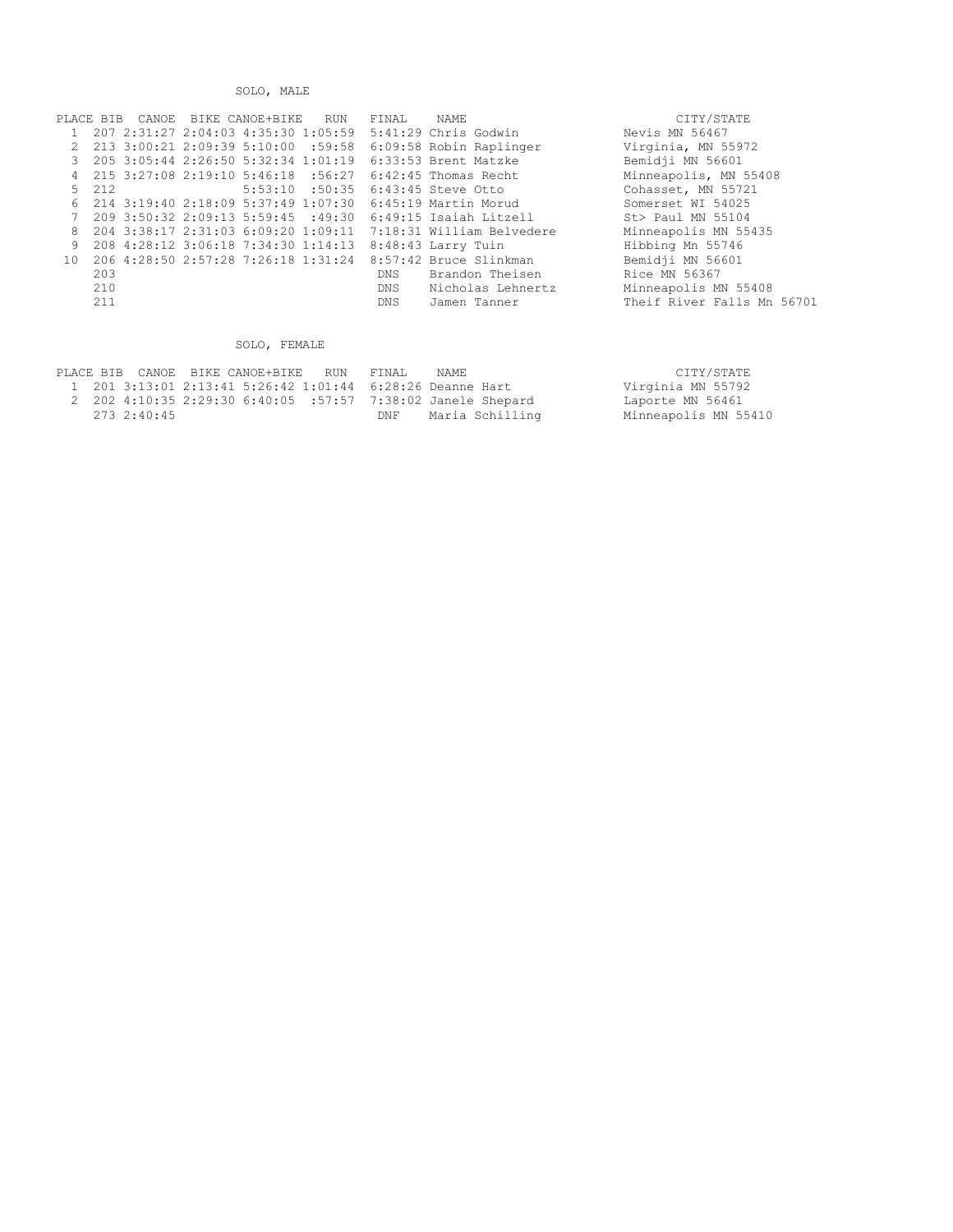DOUBLES, MALE

|                | CANOE<br>PLACE BIB | BIKE CANOE+BIKE                                            | <b>RUN</b> | FINAL          | <b>NAME</b>                                                   | CITY/STATE            |
|----------------|--------------------|------------------------------------------------------------|------------|----------------|---------------------------------------------------------------|-----------------------|
| $\mathbf{1}$   |                    | 230 2:16:30 1:38:30 3:55:00                                |            |                | :36:58 4:31:58 John Kallemeyn                                 | Big Lake MN 55309     |
| $\overline{2}$ |                    | 238 2:11:23 1:49:08 4:00:31                                |            |                | :49:27 4:49:58 Ryan Peterson                                  | Minneapolis MN 55441  |
| 3              |                    | 239 2:11:23 1:59:16 4:10:39 :44:04 4:54:43 David Nelson    |            |                |                                                               | Hayward WI 54843      |
| $\overline{4}$ |                    | 231 2:16:30 2:03:27 4:19:57 :36:48 4:56:45 Patrick Nelson  |            |                |                                                               | Bloomington MN 5543   |
| 5              |                    | 271 2:32:15 1:46:25 4:18:40 :41:34 5:00:14 Louis Morrissey |            |                |                                                               | Turtle River Mn 56601 |
| 6              |                    | 272 2:32:15 1:46:24 4:18:39 :41:35 5:00:14 Jacopo Coin     |            |                |                                                               | Trento Italy          |
| $\overline{7}$ |                    | 275 2:32:10 2:03:21 4:35:31 :50:19 5:25:50 Karl Nelson     |            |                |                                                               | Hayward WI 54843      |
| 8              |                    | 242 2:38:59 2:01:46 4:40:45 :45:42 5:26:27 Shane Foley     |            |                |                                                               | Bemidji MN 56601      |
| 9              |                    | 222 2:11:24 2:06:07 4:17:31 1:13:15 5:30:46 Brett Arenz    |            |                |                                                               | Falcon Heights MN 55  |
| 10             |                    | 223 2:11:24 2:06:06 4:17:30 1:13:17 5:30:47 Devin Arenz    |            |                |                                                               | Saint Paul MN 55108   |
| 11             | 232 2:53:25        |                                                            |            |                | $5:42:16$ Tom Bakke                                           | Bemidji MN 56601      |
| 12             |                    | 243 2:38:59 2:09:33 4:48:32 :55:09 5:43:41 Morgan Gobely   |            |                |                                                               | Pillager MN 56473     |
| 13             |                    | 224 2:42:28 2:12:10 4:54:38 :57:13 5:51:51 John Mueller    |            |                |                                                               | Bemidji MN 56601      |
| 14             |                    |                                                            |            |                | 274 2:32:10 2:29:33 5:01:43 1:07:57 6:09:40 Matthew Broderson | Maple Grove MN 55311  |
| 15             |                    | 234 3:19:46 1:58:19 5:18:05 :52:36 6:10:41 Jeremy Crampton |            |                |                                                               | Mankato MN 56001      |
| 16             |                    | 226 3:23:15 2:04:13 5:27:28 :58:46 6:26:14 Seth Pinkerton  |            |                |                                                               | Bemidji MN 56619      |
| 17             |                    | 236 3:05:27 2:23:00 5:28:27 1:00:44 6:29:11 Nate Dorr      |            |                |                                                               | Bemidji MN 56601      |
| 18             |                    | 218 3:13:31 2:20:48 5:34:19 1:09:23 6:43:42 Sam Pinkerton  |            |                |                                                               | Bemidji MN 56619      |
| 19             |                    |                                                            |            |                | 244 3:24:01 2:21:24 5:45:25 :59:17 6:44:42 David Hennessey    | East Grand Forks MN   |
| 20             |                    | 245 3:24:01 2:21:25 5:45:26 :59:17 6:44:43 Drew Flanagin   |            |                |                                                               | Minneapolis MN 55422  |
| 21             |                    | 268 3:42:40 2:21:05 6:03:45 :43:19 6:47:04 Brad Lawinger   |            |                |                                                               | Albertville MN 55310  |
| 22             |                    |                                                            |            |                | 279 3:13:31 2:28:17 5:41:48 1:08:17 6:50:05 Brenton Nistler   | Turtle River MN 56601 |
| 23             |                    | 237 3:05:27 2:36:08 5:41:35 1:19:28                        |            |                | 7:01:03 Mark Leski                                            | Saint Paul MN 55128   |
| 24             |                    | 276 3:42:40 2:41:08 6:23:48                                | :42:55     |                | 7:06:43 Tim Bienias                                           | Buffalo MN 55313      |
| 25             |                    | 240 3:00:28 3:05:12 6:05:40 1:15:35                        |            |                | 7:21:15 David Harrington                                      | Bemidji MN 56601      |
| 26             |                    | 228 3:49:29 2:42:49 6:32:18 1:00:37                        |            |                | 7:32:55 Stephen Stewart                                       | Big Lake MN 55309     |
| 27             |                    | 241 3:00:28 3:04:50 6:05:18 1:34:53                        |            |                | 7:40:11 Larry Kimball                                         | Walker MN 56484       |
| 28             |                    | 229 3:49:29 2:49:53 6:39:22 1:04:36                        |            |                | 7:43:58 Sutton Stewart                                        | Moorhead MN 56560     |
|                |                    | 225 2:42:28 1:49:22 4:31:50                                |            | <b>DNF</b>     | Jack Mueller                                                  | Bemidji MN 56601-791  |
|                |                    | 233 2:53:25 2:01:16 4:54:41                                |            | <b>DNF</b>     | Lee Scotland                                                  | Bemidji MN 56601      |
|                | 235 3:19:46        |                                                            |            | $\texttt{DNF}$ | Sean Crampton                                                 | Bemidji MN 56601      |
|                | 220                |                                                            |            | <b>DNS</b>     | John Dawson                                                   | Minneapolis MN 55422  |
|                | 221                |                                                            |            | <b>DNS</b>     | Bill Humes                                                    | Minneapolis MN 55422  |
|                | 269                |                                                            |            | DNS.           | Mike Lichter                                                  | Park Rapids MN 56470  |
|                | 270                |                                                            |            | <b>DNS</b>     | Matt Lichter                                                  | Park Rapids MN 56470  |

## DOUBLES, FEMALE

|  | PLACE BIB CANOE BIKE CANOE+BIKE RUN                          | FINAL. | NAME. | CITY/STATE           |
|--|--------------------------------------------------------------|--------|-------|----------------------|
|  | 1 216 3:05:11 2:28:40 5:33:51 1:18:34 6:52:25 Maria Janowiak |        |       | Chassell MT 49916    |
|  | 2 217 3:05:11 2:49:34 5:54:45 1:12:49 7:07:34 Sara Wall      |        |       | Trout Creek MT 49967 |

## DOUBLES, MIXED

|               | PLACE BIB CANOE | BIKE CANOE+BIKE RUN                 |        | FINAL      | NAME                     | CITY/STATE            |
|---------------|-----------------|-------------------------------------|--------|------------|--------------------------|-----------------------|
|               |                 | 250 2:35:13 1:53:52 4:29:05 :44:06  |        |            | $5:13:11$ Phil Rogers    | Esko MN 55733         |
| $\mathcal{P}$ |                 | 254 2:22:22 2:05:46 4:28:08         | :46:08 |            | 5:14:16 Craig Stolen     | New Brighton MN 55112 |
| 3             |                 | 259 2:48:48 1:43:06 4:31:54 :51:51  |        |            | $5:23:45$ Ben Huener     | Roseau MN 56751       |
| 4             |                 | 256 2:34:17 2:15:48 4:50:05 :35:51  |        |            | 5:25:56 Ryan Rogers      | Bemidji MN 56601      |
| 5             |                 | 249 2:23:00 2:18:31 4:41:31 :47:43  |        |            | 5:29:14 Allie Rykken     | Saint Paul MN 55108   |
|               |                 | 248 2:23:00 2:05:10 4:28:10 1:02:36 |        |            | 5:30:46 Fred Kueffer     | Saint Paul MN 55113   |
| 7             |                 | 251 2:35:13 2:07:34 4:42:47 :48:00  |        |            | 5:30:47 Kelly Rogers     | Esko MN 55733         |
| 8             |                 | 258 2:48:48 2:33:19 5:22:07 :54:41  |        |            | 6:16:48 Amber Huener     | Roseau MN 56751       |
| 9             |                 | 247 3:23:24 2:12:16 5:35:40 :52:34  |        |            | $6:28:14$ Dan Rogers     | Guthrie MN 56461      |
| 10            |                 | 263 3:27:53 2:30:10 5:58:03 1:02:26 |        |            | 7:00:29 Thor Asfeld      | Sauk Centre MN 56378  |
| 11            |                 | 262 3:27:53 2:45:33 6:13:26 :51:56  |        |            | 7:05:22 Kaitlin Bakker   | Pillager MN 56473     |
| 12.           |                 | 260 3:28:56 2:35:13 6:04:09 1:06:15 |        |            | 7:10:24 Mike Wallin      | Dayton MN 55327       |
| 13            |                 | 261 3:28:56 2:35:17 6:04:13 1:06:12 |        |            | 7:10:25 Felicia Wallin   | Dayton MN 55327       |
| 14            |                 | 252 3:58:53 3:05:42 7:04:35 1:10:57 |        |            | 8:15:32 Stephanie Bebeau | Zimmerman MN 55398    |
| 15            |                 | 253 3:58:53 3:05:43 7:04:36 1:10:57 |        |            | 8:15:33 Greg Berning     | Zimmerman MN 55398    |
| 16            |                 | 227 4:27:38 3:34:44 8:02:22 1:14:36 |        |            | 9:16:58 Divine McBride   | Turtle Lake MN 56601  |
|               | 255 2:22:22     |                                     |        | DNF        | Kira Stolen              | New Brighton MN 55112 |
|               | 277 3:23:24     |                                     |        | DNF        | Laura Nelson             |                       |
|               | 998             |                                     |        | DNS        | Jay Shook                | Bemidji MN 56601      |
|               | 999             |                                     |        | <b>DNS</b> | Kristin Shook            | Bemidji MN 56601      |
|               |                 |                                     |        |            |                          |                       |

Big Lake MN 55309 Minneapolis MN 55441 Hayward WI 54843 Bloomington MN 55431 Turtle River Mn 56601 Trento Italy Hayward WI 54843 Bemidji MN 56601 Falcon Heights MN 55108 Saint Paul MN 55108 Bemidji MN 56601 Pillager MN 56473 Bemidji MN 56601 Maple Grove MN 55311 Mankato MN 56001 11.<br>Bemidji MN 56619 Bemidji MN 56601 Bemidji MN 56619 East Grand Forks MN 56721 Minneapolis MN 55422 Albertville MN 55310 Turtle River MN 56601 Saint Paul MN 55128 Buffalo MN 55313 Bemidji MN 56601 Big Lake MN 55309 Walker MN 56484 Moorhead MN 56560 Bemidji MN 56601-7911 Bemidji MN 56601 Bemidji MN 56601 Minneapolis MN 55422 Minneapolis MN 55422 Park Rapids MN 56470